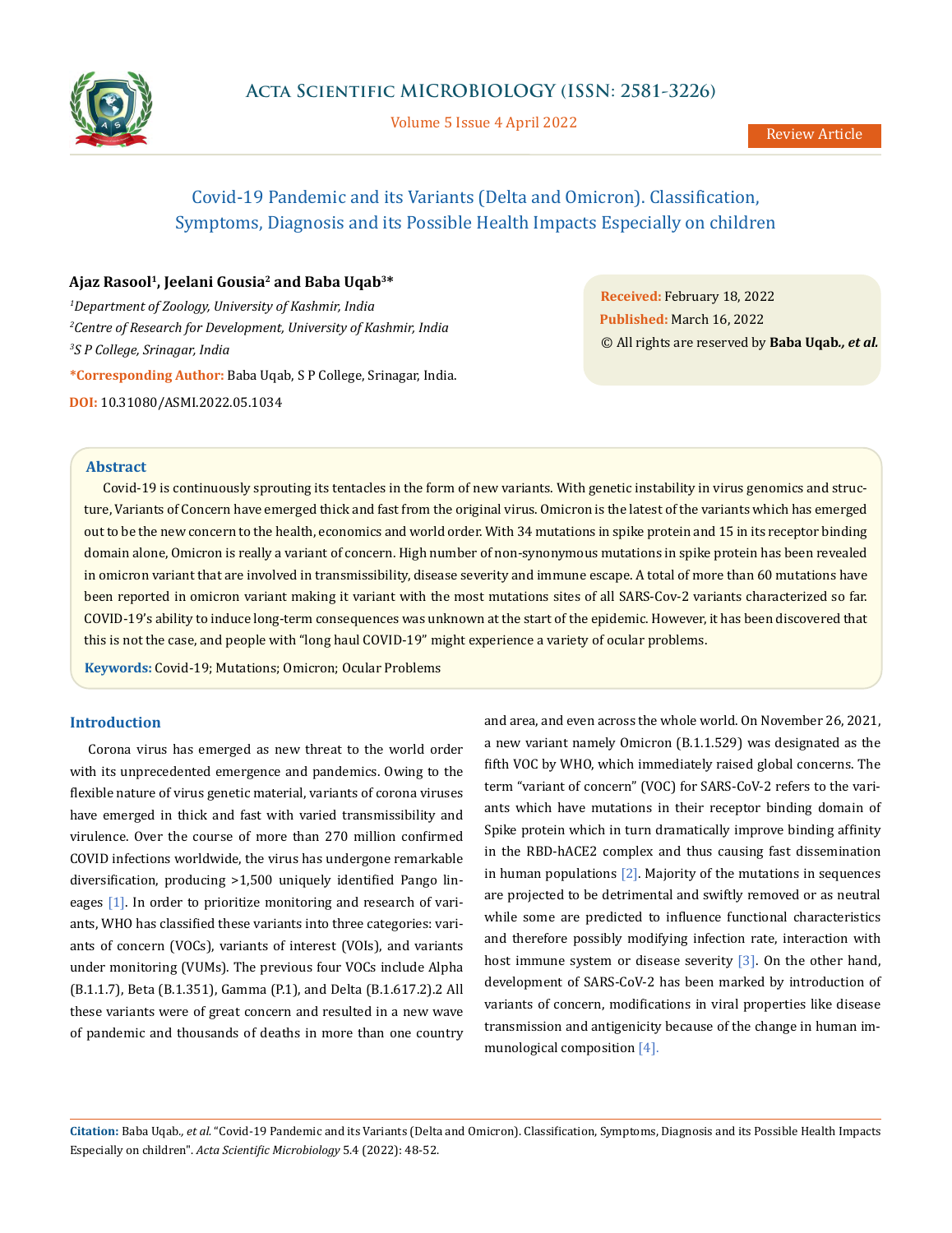**children**

## **Delta and omicron variant**

The delta variant (B.1.617.2) was discovered for the first time in India in late 2020. In no time it became most prevalent strain in the world<sup>5</sup> and therefore it was changed from Variant of Interest (VOI) to Variant of Concern (VOC). It is 40-60% more transmissible than alpha (B.1.1.7) [4]. Delta variant has about 18 mutations in its receptor binding domain of spike protein. The Omicron variant, also known as PANGO lineage BA.1 or B.1.1.529, was first reported on November 24, 2021 and received its VOC designation within 2 days on account of its unique mutational profile and the dramatic rise in cases observed in Gauteng, South Africa and thus recording the shortest interval period for classifying the omicron variant as VOC from VUM and therefore became variant of great public concerns [6]. Although the Delta variant is now the dominant SARS-CoV-2 variant Worldwide, the rise of Omicron infections in regions where Delta is circulating suggests that Omicron may overtake Delta to become the next dominant strain.

With its emergence from Africa, the Omicron variant emerged in other countries and became the latest of SARS-CoV-2 variants to cause COVID-19 scare. Sequence analysis of Omicron variant reveals a lot of difference from other known variants and therefore it was found difficult to identify its closet relative. Phylogenetic analysis has revealed that the Omicron variant was derived from the Alpha lineage and only recently detected by genomic surveillance [7]. In comparison to the nine mutations or deletions found in Delta, the Omicron lineage we tested harbors 34 mutations (including three deletions and one insertion) in the spike protein, including 15 within the RBD region. These mutations are structurally focused at the top of the spike, in regions accessible to antibodies, raising the likelihood of immune evasion[7]. It is widely speculated that omicron variant might have gestated in immune compromised individuals like HIV infected individuals with co-infection by SARS-CoV-2 or might have evolved from non human species and recently spilled back in humans  $[4]$ . High number of non-synonymous mutations in spike protein has been revealed in omicron variant that are involved in transmissibility, disease severity and immune escape. A total of more than 60 mutations have been reported in omicron variant making it variant with the most mutations sites of all SARS-Cov-2 variants characterized so far [8].

49



**Covid-19 Pandemic and its Variants (Delta and Omicron). Classification, Symptoms, Diagnosis and its Possible Health Impacts Especially on** 

**Citation:** Baba Uqab*., et al.* "Covid-19 Pandemic and its Variants (Delta and Omicron). Classification, Symptoms, Diagnosis and its Possible Health Impacts Especially on children". *Acta Scientific Microbiology* 5.4 (2022): 48-52.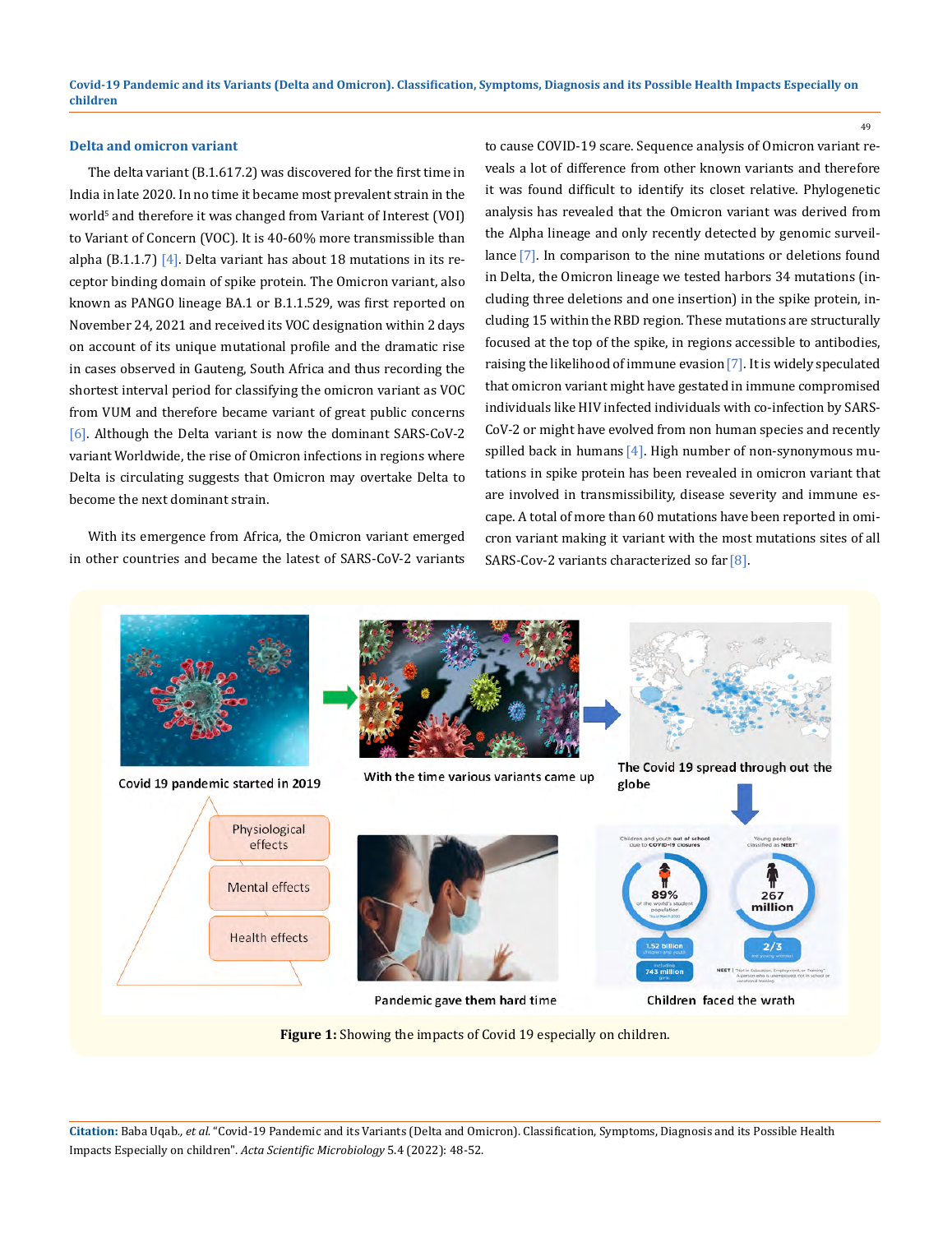#### **Symptoms**

The Omicron variant appears to be not worse than other variants or even less severe than Delta<sup>[9]</sup>. Studies suggest that the risk of re-infection with Omicron variant is higher than other variants. Hospitalizations in South Africa at the start of wave were increasing but have less severe symptoms than previous variants  $[10]$ . Symptoms of COVID vary and include runny nose, cough, headache, sneezing, fatigue and sore throat  $[11]$ . Influenza like symptoms have already been reported in first pandemic wave and include severe headache, lethargy, muscle aches and fatigue [12].

#### **Diagnosis**

SARS-CoV-2 infection is diagnosed by reverse transcriptasepolymerase assay (RT-PCR), serological evaluation of anti-viral immunoglobulin M (IgM and Ig G) antibodies and high throughput genome sequencing and lung X-ray  $[13]$ . However, FDA has approved PCR test and antigen test to diagnose SARS- CoV-2 infection [13]. In PCR, a fluid specimen from symptomatic persons or infected persons is swabbed from nose or throat or saliva to detect the genetic material of the virus. Antigen test usually looks for the virus specific proteins and is less specific than PCR test. Notably, existing public health prevention measures (mask wearing, avoidance of enclosed spaces, physical distancing, outdoor preference, and hand hygiene) that have been effective against past variants should be just as effective against the omicron variant. On the basis of data from previous Variants of Concerns, vaccinated people are likely to have a much lower risk of severe disease from omicron infection. Blending approach of public health measures and vaccination and is expected to remain an effective strategy  $[14]$ .

## **Delta and omicron impact on health**

The existing COVID-19 pandemic is a major global health disaster caused by the coronavirus 2 (SARS-CoV-2) that causes severe acute respiratory syndrome. The World Health Organization (WHO) identified the SARS-CoV-2 variant B.1.1.529, designated Omicron, as its fifth variant and called it as variant of concern on November 26, 2021. The information submitted to health officials and experts showed that Omicron has several mutations that might have ramifications for the continuing epidemic. As on 16<sup>th</sup> February 2022, there have been 414,525,183 confirmed cases of COV-ID-19, including 5,832,333 deaths, reported to WHO [20]. As of 13 February 2022, a total of 10,227,670,521 vaccine doses have been administered. The dominant and first Pango lineage of the Delta variation is B.1.617.2. The Delta variation, which was first discovered in India, has developed into the predominant viral strain in the present epidemic. Clinical studies have indicated that the variation has a shorter incubation period, improved replication ability, and is more infectious than non-VOCs, in addition to greater transmissibility  $[15]$ . The spike protein causes host cells to adhere to each other, allowing entrance into the cells. The spike protein is also the protein that the immune system targets for viral elimination. When the immune system recognizes the spike protein as foreign, B cells generate antibodies to bind to it and eradicate it. S1 and S2 are the two subunits that make up the spike protein. The more the spike proteins evolve, the more difficult it is for the immune system to recognise them and for antibodies to bind to them, allowing the virus to be eradicated. This novel spike protein evades the immune system, allowing it to connect to human cells more efficiently and infect them more successfully. VOC is defined as "a variant for which there is evidence of increased transmissibility, more severe disease (e.g., increased hospitalizations or deaths), a significant reduction in neutralization by antibodies generated during previous infection or vaccination, reduced effectiveness of treatments or vaccines, or diagnostic detection failures," according to the Centers for Disease Control and Prevention (CDC). Six Indian experts reported the variation as causing exceedingly dangerous symptoms such as stomach discomfort, nausea, vomiting, loss of appetite, hearing issues, and joint pain[16].

50

Researchers in Botswana and South Africa used whole-genome sequencing (WGS) to identify a SARS-CoV-2 variant in November 2021. It stood out because it had more than 50 mutations in its genome, 15 of which were in the spike protein's receptor binding domain (RBD) $[7]$ . The alpha, beta, gamma, and delta variants, as well as others of unknown significance share mutations with Omicron. Some of these mutations' properties are currently being researched. It has already divided into two lineages just a few months after its formation. It's fascinating to see how omicron behaves in cell culture. According to preliminary data, the median incubation time for omicron may be less than the original virus's 5 days, at roughly 2–3 days. Runny nose, sore throat, headache, weariness (moderate to severe), sneezing, and night sweats are the most common symptoms described with omicron, and they are indistinguishable from a regular cold. In comparison to prior variations,

**Citation:** Baba Uqab*., et al.* "Covid-19 Pandemic and its Variants (Delta and Omicron). Classification, Symptoms, Diagnosis and its Possible Health Impacts Especially on children". *Acta Scientific Microbiology* 5.4 (2022): 48-52.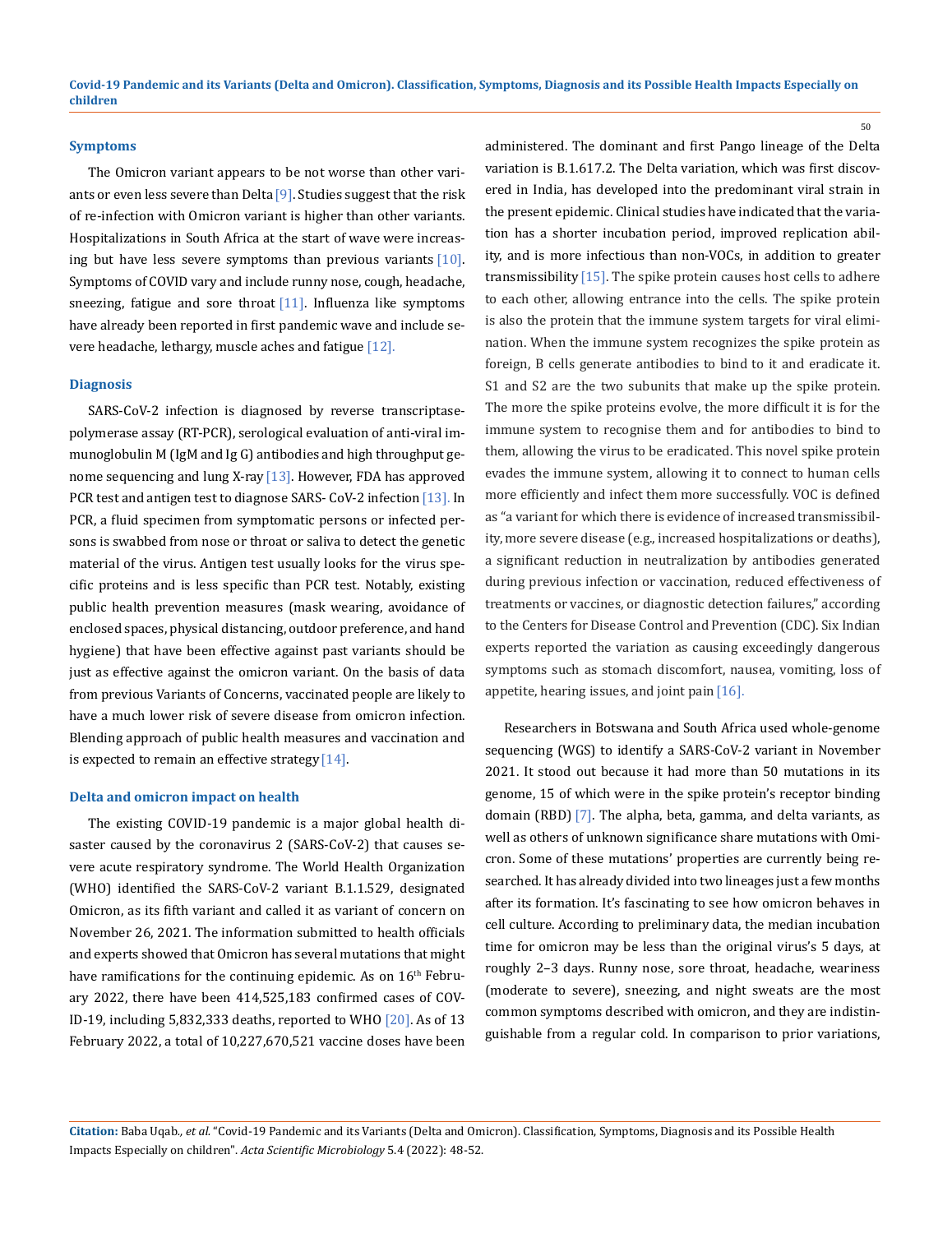# **Covid-19 Pandemic and its Variants (Delta and Omicron). Classification, Symptoms, Diagnosis and its Possible Health Impacts Especially on children**

fever, cough, and loss of smell/taste are less prevalent. Symptoms normally linger a few days before disappearing completely. With the current omicron outbreak in the United States, hospitalizations of children infected with COVID-19 have increased recently, both in absolute numbers and as a percentage of overall COVID hospitalizations [18,21].

#### **Impact on vision**

COVID-19 may have disastrous consequences on nearly every aspect of the body, but optometrists are particularly interested in its direct impact on the eye. It's vital to keep in mind that the study into these specifics is still ongoing. However, in the less than two years after the epidemic began, new knowledge has emerged (https://www.healio.com/news/optometry/20220131/how-thecovid19-delta-variant-affects-the-eye).

Ocular symptoms have been linked to previous COVID-19 strains, but there isn't currently enough evidence to relate them to the delta version. Several people who have been infected with the delta variety have reported symptoms including eye redness and conjunctivitis, but this hasn't happened frequently enough to form a cluster (https://www.healio.com/news/optometry/20220131/ how-the-covid19-delta-variant-affects-the-eye).

#### **Long-term impact**

COVID-19's ability to induce long-term consequences was unknown at the start of the epidemic. However, it has been discovered that this is not the case, and people with "long haul COVID-19" might experience a variety of ocular problems. COVID was linked to corneal nerve fibre loss as observed using corneal confocal imaging in a study published in the British Journal of Ophthalmology in July 2021 [17]. (https://www.healio.com/news/optometry/20220131/how-the-covid19-delta-variant-affects-the-eye). This virus can potentially cause major consequences in children [19]. One of them has been recognized as multisystem inflammatory syndrome in children (MIS-C). MIS-C has several characteristics with Kawasaki illness.

#### **Conclusion**

With Omicron as latest variant of concern, COVID-19 pandemic has emerged out be the new challenge to the world scientists. Continuous mutations and rise of potent variants have created alarm bells worldwide. With its impacts on health, economics and world order, COVID-19 has been a daunting task to control. Omicron as latest variant of concern has also created greater concerns to health with more than 30 countries involved in its impact. Nevertheless, Vaccines have played there part and somehow managed to limit the impacts of new variants that are emerging thick and fast.

#### **Conflict of Interest**

There is no conflict of interest among authors.

#### **Acknowledgement**

We acknowledge the WHO official website for keeping the online data that too up to date. We are also thankful to Dr. Parvaiz Ahmad and Ishfaq Qayoom shah for their help.

# **Bibliography**

- 1. Rambaut A., *et al*[. "A dynamic nomenclature proposal for](https://www.nature.com/articles/s41564-020-0770-5)  [SARS-CoV-2 lineages to assist genomic epidemiology".](https://www.nature.com/articles/s41564-020-0770-5) *Nature Microbiology* [5 \(2020\): 1403-1407.](https://www.nature.com/articles/s41564-020-0770-5)
- 2. Dudas G., *et al*[. "Emergence and spread of SARS-CoV-2 lineage](https://www.nature.com/articles/s41467-021-26055-8)  [B. 1.620 with variant of concern-like mutations and deletions".](https://www.nature.com/articles/s41467-021-26055-8)  *[Nature Communications](https://www.nature.com/articles/s41467-021-26055-8)* 12.1 (2021): 1-12.
- 3. [Mathavan S and Kumar S. "Evaluation of the effect of D614G,](https://www.preprints.org/manuscript/202012.0710/v1)  [N501Y and S477N mutation in SARS-CoV-2 through computa](https://www.preprints.org/manuscript/202012.0710/v1)[tional approach" \(2020\).](https://www.preprints.org/manuscript/202012.0710/v1)
- 4. Kumar S., *et al*. "Omicron and Delta variant of SARS‐CoV‐2: a comparative computational study of spike protein". *Journal of Medical Virology* 94.4 (2021): 1641-1649.
- 5. [Mahase E. "Delta variant: What is happening with transmis](https://www.bmj.com/content/373/bmj.n1513)[sion, hospital admissions, and restrictions?"](https://www.bmj.com/content/373/bmj.n1513) *BMJ* 373 (2021): [n1513.](https://www.bmj.com/content/373/bmj.n1513)
- 6. He X., *et al*[. "SARS‐CoV‐2 Omicron variant: characteristics and](https://onlinelibrary.wiley.com/doi/10.1002/mco2.110)  prevention". *MedComm* [2.4 \(2021\): 838-845.](https://onlinelibrary.wiley.com/doi/10.1002/mco2.110)
- 7. Garcia-Beltran W F., *et al*. "mRNA-based COVID-19 vaccine boosters induce neutralizing immunity against SARS-CoV-2 Omicron variant". *Cell* 185.3 (2022).
- 8. [GISAID. "Covariants" \(2021\).](https://covariants.org/variants/21K.Omicron)
- 9. Ren S Y., *et al*. "Omicron variant (B. 1.1. 529) of SARS-CoV-2: Mutation, infectivity, transmission, and vaccine resistance". *World Journal of Clinical Cases* 10.1 (2022): 1.
- 10. [Kupferschmidt K and Vogel G. "How bad is Omicron? Some](https://pubmed.ncbi.nlm.nih.gov/34882443/)  clues are emerging". *Science* [374.6573 \(2021\): 1304-1305.](https://pubmed.ncbi.nlm.nih.gov/34882443/)

**Citation:** Baba Uqab*., et al.* "Covid-19 Pandemic and its Variants (Delta and Omicron). Classification, Symptoms, Diagnosis and its Possible Health Impacts Especially on children". *Acta Scientific Microbiology* 5.4 (2022): 48-52.

51